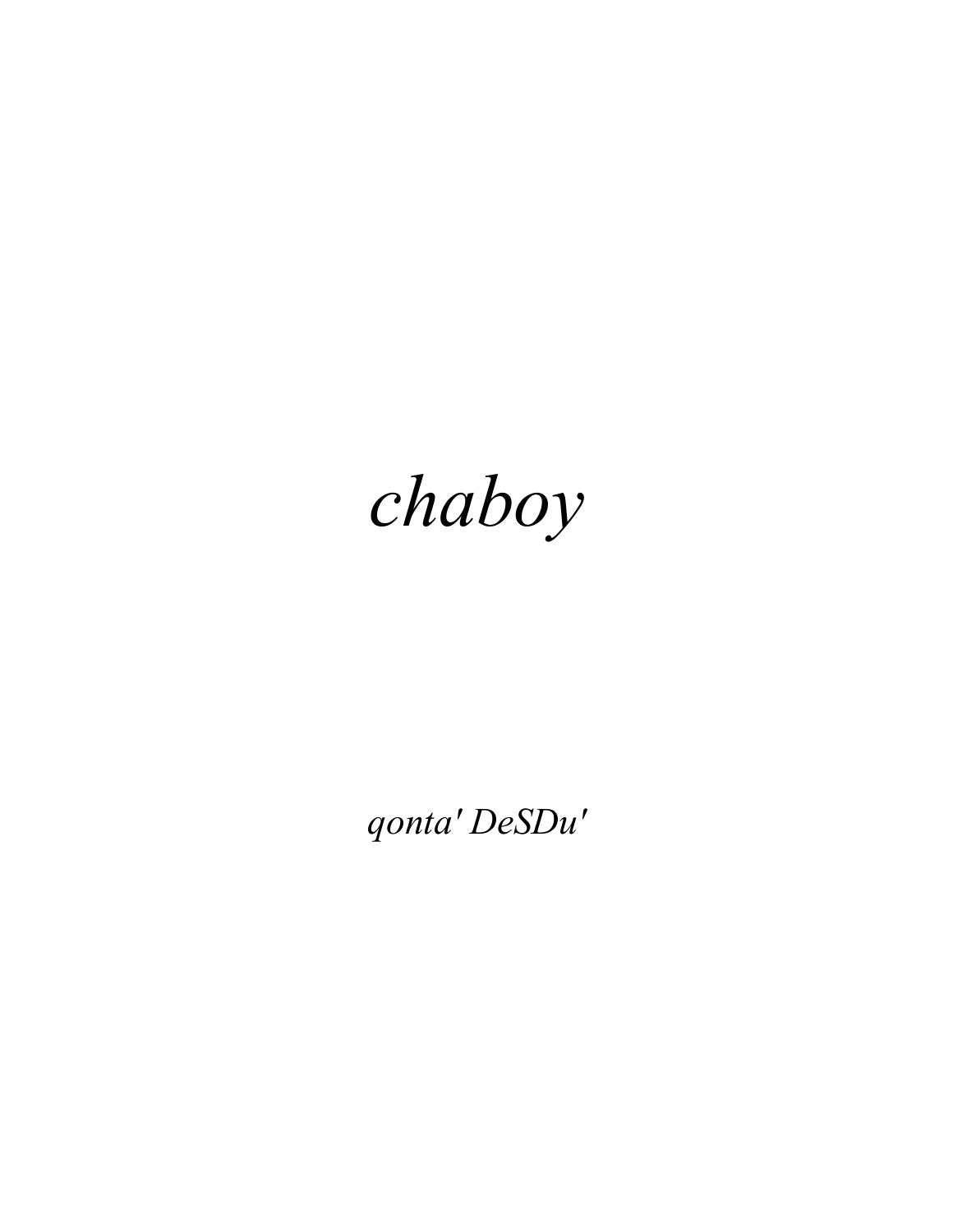DIS 2020 paqvam lIng lam 'aj Se'vIr malja'



2020 paqvam lIngmeH DIb © DoQ DeSDu' jen puqloD. Hoch lIngmeH DIb luQanlu'.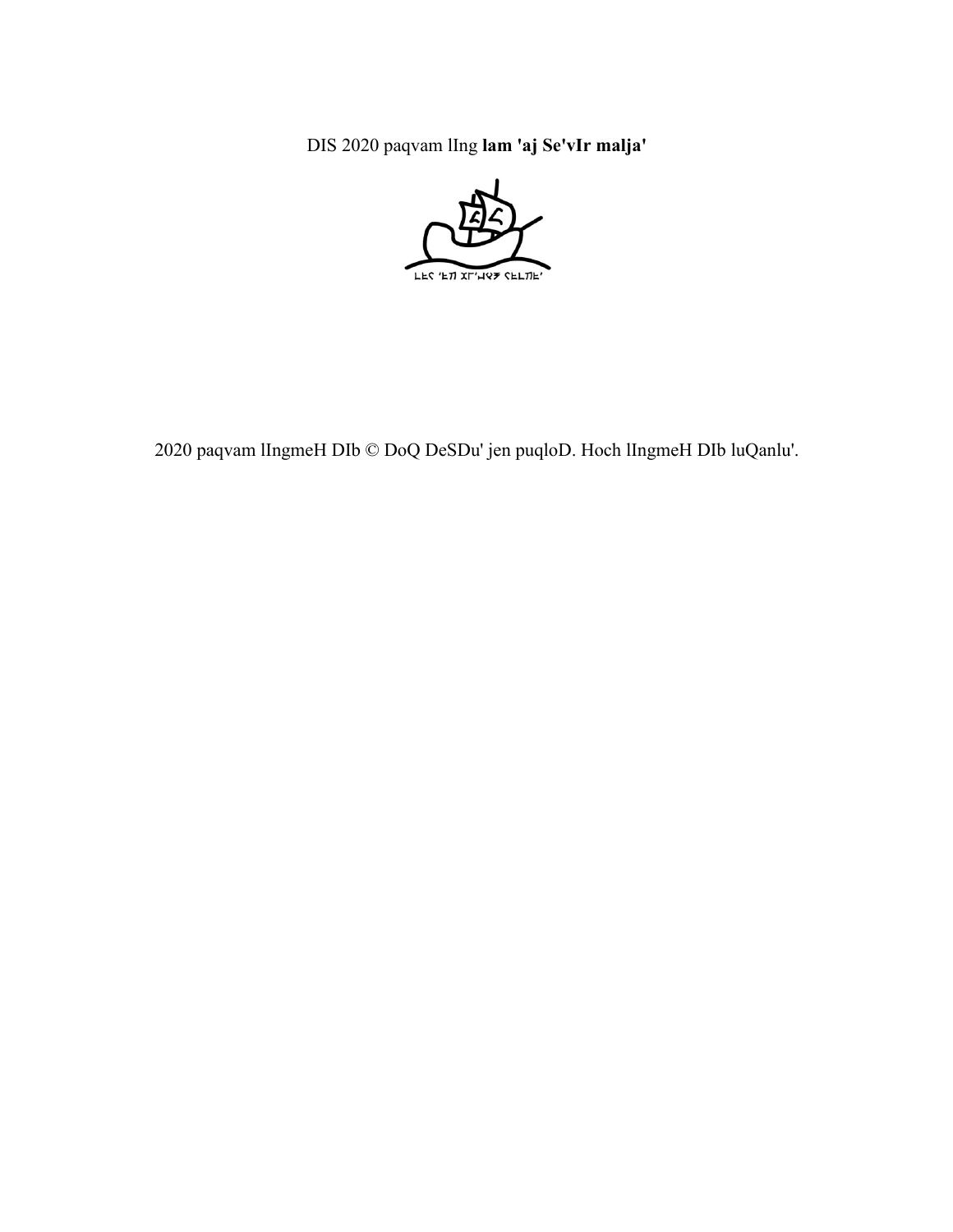«HIqIm, chaboy, SIbI' Daqvamvo' maHaw'nIS jay'.»

pa' bebDaq wovtaH wovmoHwI'mey qutlh. DenIS qa'vIn HIvje'vo' 'et tamghay butHa''e' lIngbogh bIH. raS QoHtaH poS ro'Daj. merIy buStaH. merIy'e', DenIS buSHa'taH. luvnup SIQlaw'taH. qImmoHmeH tuS'eghmoH DenIS. ghIq mu'tlhegh jatlhpu'bogh jatlhqa'pu'.

jangDI', «ghgh» neH jatlh.

«jISagh, chaboy. majaHnIS. *DaH*. Dat chaHtaH ghan'Iq yaSpu''e'. nuqop chaH DaneH'a'? pIjHa' vengHommey machDaq beylI'mey luHejlu'ta'. 'ej SIbI'Ha' HejwI'pu' bopbogh De''e' lughojchoH. cha' HejwI' tu'lu' wejHa' 'e' luSov. Hung HaSta tamey nuDDI' chaH, ghaytan latlh De' lughoj: be' ghaH wa' HejwI''e' 'ej loD ghaH latlh HejwI''e'. ghIq ghaytan latlh De' luloychu': parmaqqaypu' chaH cha' HejwI'pu''e' nejlI'bogh. ghIq latlh De' luloychu': vengHom Sung chaHbe' HejwI'pu''e' 'ej taw'a' retlhDaq mebpa'mey qachHom lamDaq ratlh HejwI'pu'. ghIq qaS nuq? bIghHa'Daq wIqemlu'! vaj DaHjaj matlheD 'e' vIchup. vabDot qaq povam.»

tlhaqDaj nuD.

tup puS ret neH qaSpu' Sochvatlh wa'maH vagh rep.

DaH raS QoHqu'choH ro'Daj. tamtaHmo' merIy, moghqu'choH. 'ach pay' jatlhqangchoH parmaqqayDaj 'e' tulmo', tamchoH je DenIS. SIbI' pagh jatlh merIy. puq chonnaQDaj woH 'ej nujDajDaq QIm luDuDlu'pu'bogh vev. ghIq Dechbogh Qe' nuD. loghjaj 'oH jajvam'e'. *Waffle House* Qe'vamDaq SaH Hutvagh. jawlu'. joSlu'. nIQ Soplu'. De' chu' ghItlhmey laD qabDu' puS. wa' De' chu' ghItlh laDwI' buS merIy. wIjwI'Hey ghaH 'ej nIteb raS tIqDaq ba'taH, De' chu' ghItlhDaj laDtaHvIS. De' chu' ghItlhDaj tenwal wa'DIch laDlaH: *wej beylI' HejwI'pu' ngu'ta' ghan'Iq.* mon merIy.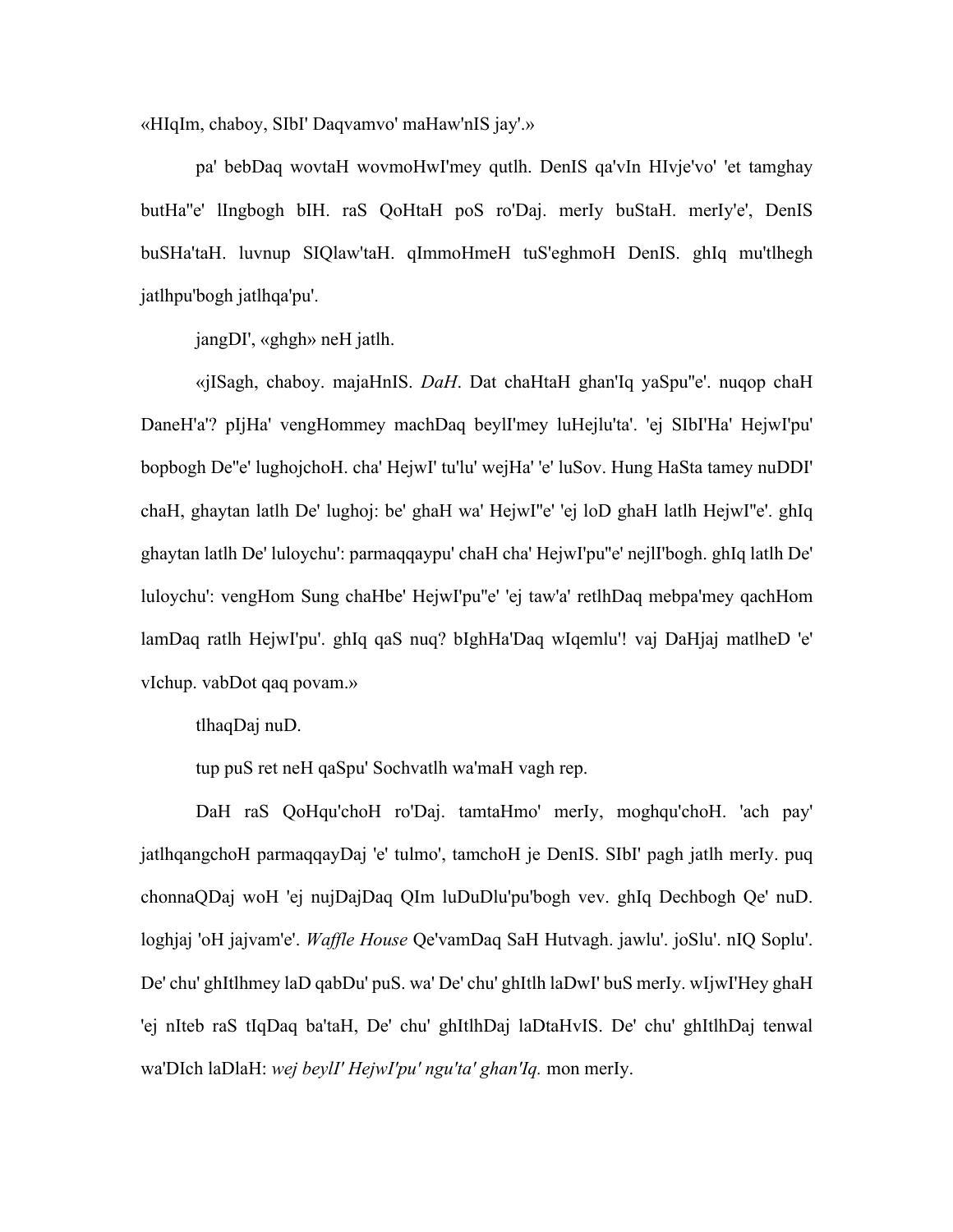«maHejchu'ta', qar'a'?»

«wej. Huch wIghaj 'a wIqoplu' 'e' wIjunnIS» jatlh DenIS. wuSDu'Daj jojDaq tlhIch naQ lan ghIq meQ. por pur ghIq merIyvaD tlhIch naQ nob. 'oH tlhap ghaH, pagh jatlhtaHvIS. buSHachmeyDaj paQtaH. qechmeyDaj luS yabDaj 'e' yaj DenIS vaj tamtaH 'ej SujQo'. ghIq buSHach qellI'bogh ngu'laH pay' 'e' tlhoj ghaH.

«'a bIyonbe', qar'a'?»

qar 'e' ghaSmeH nachDaj tlhIn tav merIy. «not» jatlh. monqu'choH.

tochDaj lo'taHvIS, nIH mInDaj yach DenIS. tlhIch naQ tlhapqa' 'ej pe'vIl tlhIch purqa'. nguy. raS SumDaq ba' be', puqloDDaj je 'e' tu'. wejmaH ben boghpu' SoS 'ej loS ben boghpu' puq 'e' noH DenIS. puqloDDaj SopmoH 'e' nIDqu' be'.

«naH tlhagh neHbe'!» jatlh puq, jachtaHvIS.

jatlh SoS «yISop, puqwI'! nom bISopnIS! tugh yaHwIj vIjaHnISchoH ghIq qaStaHvIS pem Hoch nIjIH vavnI'oy, SoSnI'oy je. chaH Datlhej 'e' DatIv qar'a'?»

«ghobe'!» SopQo' loDHom. tagha' nujDaj poSmoHmeH ghapqa'Daj 'eS 'uch SoS. 'a noSmoHta' neH. pe'vIlHa' Hagh DenIS. wa' tup qubbID merIy, qechmeyDaj Qob je lIj 'e' luqaSmoH SoS, puqloDDaj je. 'a ghIq nargh merIy ghop. tlhIch naQ nIH. tlhIch pur ghIq pa' bebDaq qabDaj Qeq.

*veqlargh ghaH* Qub DenIS, qeHtaHvIS. *nItebHa' maSeng 'ej maHeS reH 'e' qap 'ej not gher'ID qel. SengHa' not 'e' nID.* 

ben law' DenIS ngelpu' merIy, SengwI' ghaHmo'. poymar ghaH. yIn wanI'mey tIvqu'mo', rut pe'vIl HaghchoH veqlarghna' rurtaHvIS. 'ej qabqu'mo' qechmeyDaj, QaQ bIH.

DaH DenISvaD way'ar neH 'oS merIy. Qob.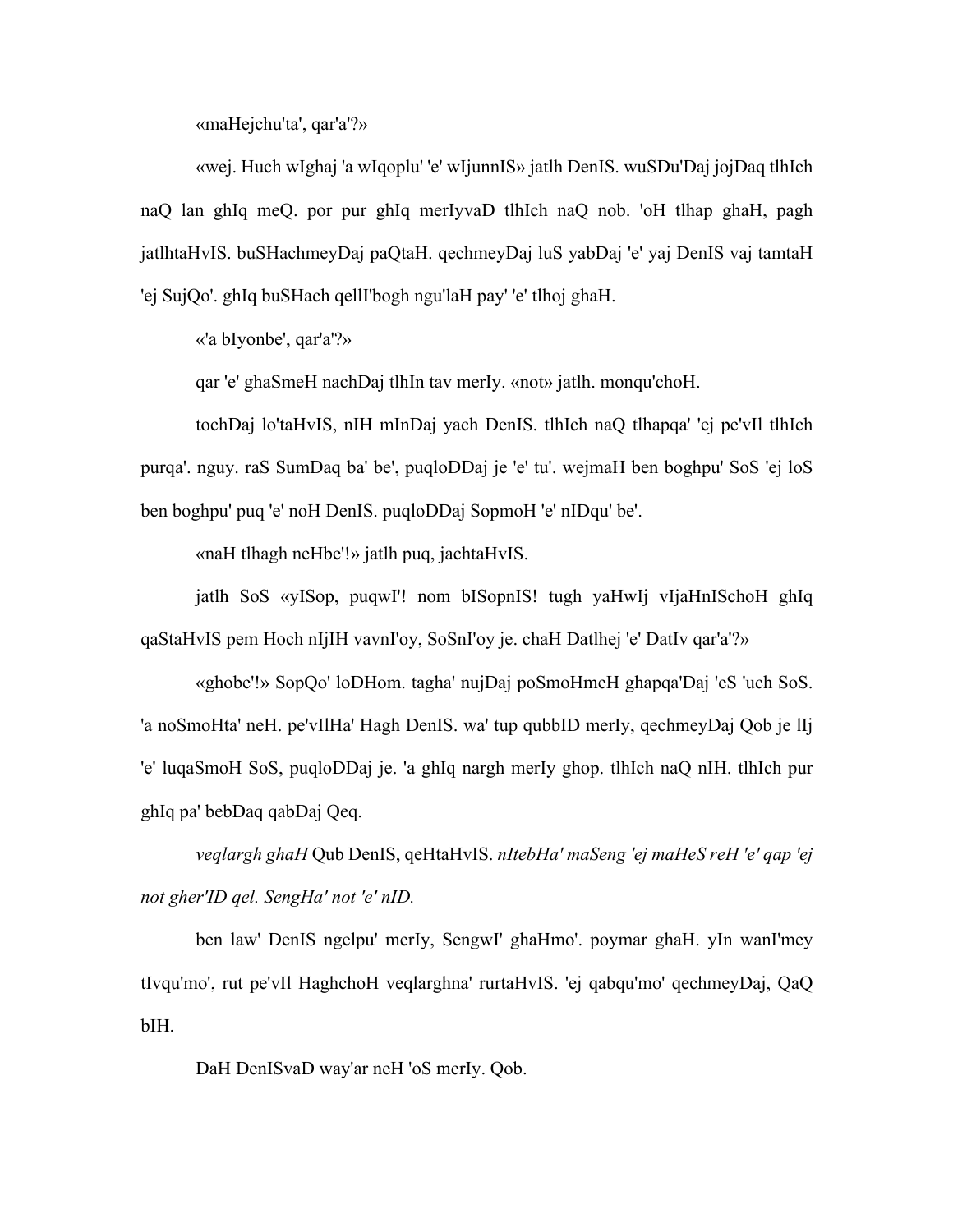ra' DenIS. «nab Da'oghlI'bogh yIngu', merIy» jatlh.

por purqa' merIy 'e' bej. tomtaH nachDaj. yonmoH tlhIch qu'. SoQchoH mInyoDDu'Daj. QIt tomHa'choH nachDaj. poSqa'DI' mInDaj, DenIS buSHa'chu'. tIpqan jengva' DungDaq tlhIch naQ lan 'ej poH 'Iq qubbID tIpqan QeyHa' teqmeH tlhIch naQ QoH, SIqwI'Daj lo'taHvIS.

DenISvaD tlhIch naQ nobHa' 'ej jabwI' rIt.

«nuqneH?» jatlh jabwI'.

jatlh merIy «HIvje'meymaj tItebqa'. qa'vIn wIneH.» mon. 'ach montaHvIS buQwI' rur; naHHa'wI' qa'.

jang jabwI'. «lu'» jatlh. bItmoHpu' merIy monmeH Ho'DoS.

«De' chu' ghItlh vISuq, cheghtaHvIS ghaH» jatlh merIy, mejpu'DI' jabwI'. DeSDaj SIch DenIS. ba'nISmoH. jatlhnISmoH. *meq*nISmoH jay'! 'a tlhoy nom vIH merIy. wejHa' raSchaj, raS tIq je chuq bID lIDta'. De' chu' ghItlh laDlI'bogh wIjwI'Hey'e' chollaw'lI'.

quSlabDajDaq tlhe' DenIS. quSlabDaj Dub 'uchchoH.

Sutlh wIjwI'Hey, merIy je 'e' bej ghaH. tagha' De' chu' ghItlh tenwal wa'DIch, mIllogh lutmey tlhaQ tenwal je SuqmeH cha' tlhIch naQmey mechta' merIy.

QIt chegh, popDaj qengtaHvIS. raSDaq cha' tenwalmey Suqta'bogh roQ 'ej ba'qa'. mIllogh lutmey tlhaQ tenwal woH 'ej laDchoH.

«va, HeSwI' QIv SoH 'e' Datlhoj'a'? qech Dojmey Da'oghtaH 'a gher'ID DaDIghmeH Dup DaqelQo'! bIba'taH neH 'ej bItamtaH neH 'ej De' chu' ghItlhlIj DalaD neH! 'ej qay' pagh bIja''egh 'a teHbe'ba'!»

jangQo' merIy. *Bruce Rocket, Spaceman* buS; paq'a' laDbogh maqlegh'e' rur. nguyqa' DenIS. chegh jabwI'. HIvje'meychaj teb ghaH.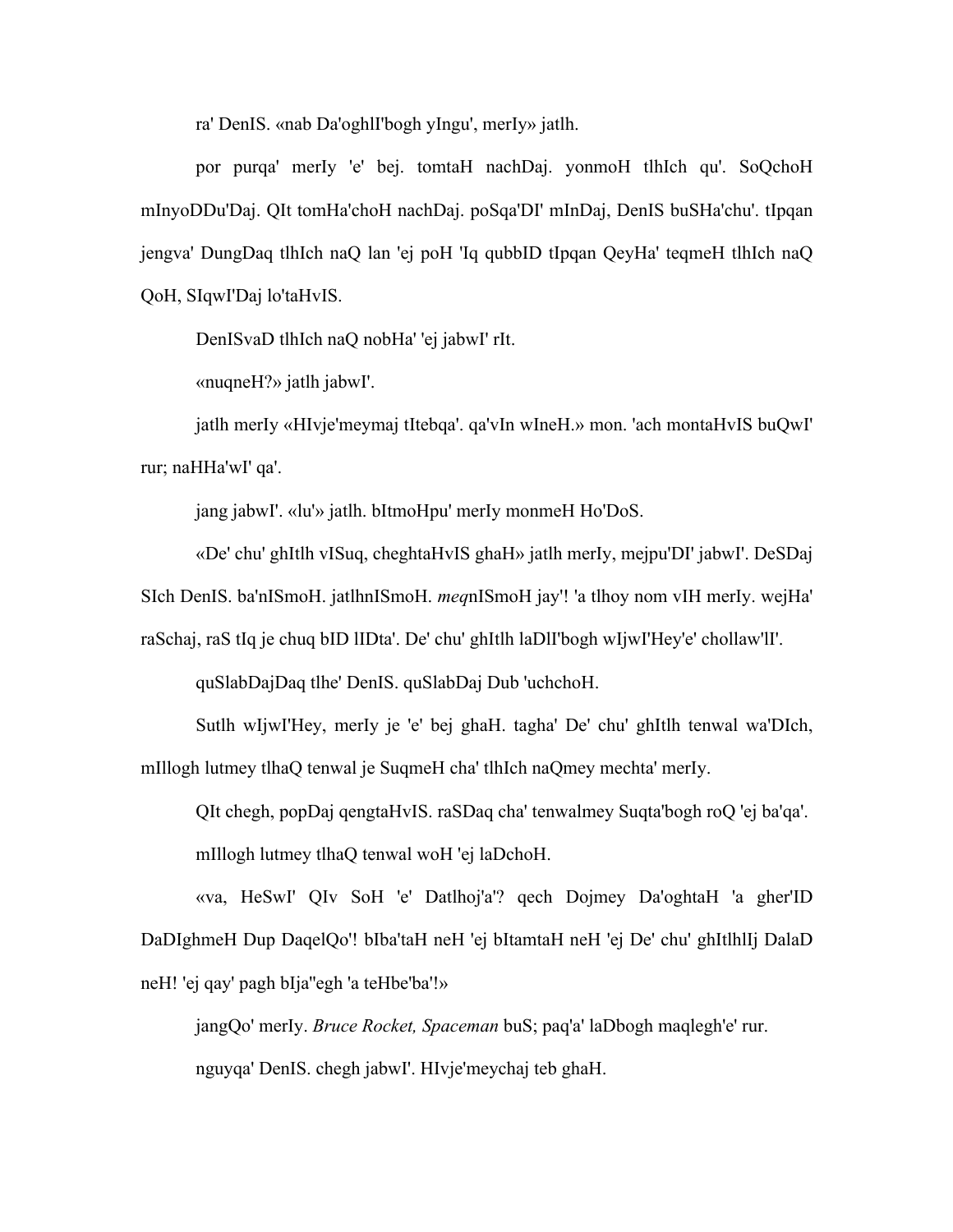«tlho'» jatlh DenIS. mu' rap jatlh merIy 'ach DachtaH. DaH Garfield, Odie je bopbogh mIllogh lut laDlI'.

qaStaHvIS lupmey puS qa'vIn buStaH neH DenIS. 'oHvo' 'oqHa'taH SeS. ghIq nom HIvje'Daj woH 'ej qa'vInDaj bID tlhutlh; pe'vIl bI'chu'. qa'vInDaj nIHmeH paw vay' 'e' Har ghaH tlhoS 'e' Har vay', wanI'vam leghpu'chugh. chayqa'Daj meQ qa'vIn tuj tlhutlhpu'bogh. logh'obDaj qIp.

«'eQ SenglIj'e' Da'agh» jatlh merIy. tlhaQ wanI'vam 'e' Harlaw'. «bIlugh: ta'mey vIturbogh vIqelqu'be'. vabDot jIvangpa', jImeqQo'. jIvang neH. 'ach jISuDrup. Qob vIlaj. chaq gher'ID qab vISIQ 'e' vIlaj. jIjaq, jIHeSDI' pagh loD vI- …» jatlh pay' 'e' mev. gheDDaj nuDqu'lI'bogh rur. tagha' jatlhqa': «… pagh porghlIjvo' SutlIj vIvIrghDI' bI'IHqu'mo'.» wuSDaj 'eS chop.

joqqu' DenIS tIq. tu.

jatlhqa' merIy: «SenglIj'e': tlhoy gher'ID Daqel. bImeqtaHvIS 'ej gher'ID DaqeltaHvIS, wuq jaqwI'pu', vawwI'pu' je—ghantoH: jIH—ghIq nIDev chaH 'e' Dalaj neH; qovIj matlh Darur. SabDI' Hoch, latlhpu' DapIch. jIngoy'Ha' choja'.» pay' punchoH 'ej tamchoH ghoghDaj. Qoychu'meH loQ roDaj tlhIn lavmoH DenIS. «chaq bIlugh. 'a jIwIv jIH'e'. jIngoy'Ha' 'e' vIwIv. qar'a'? jISuD 'e' vIwIv jay'. SoH'e', nIDev latlhpu'. bIHoSghajHa'. qavup.»

mu'tlheghDaj van merIy. tlhepQe'Daj tlhIn ghup DenIS. mIllogh lutmey tlhaQ qImqa' merIy. De' chu' ghItlh tenwal wa'DIch woH DenIS. wolHa'moHta' 'ej raSDaq beQmoHta'.

'oHDaq mu'meyvam laD: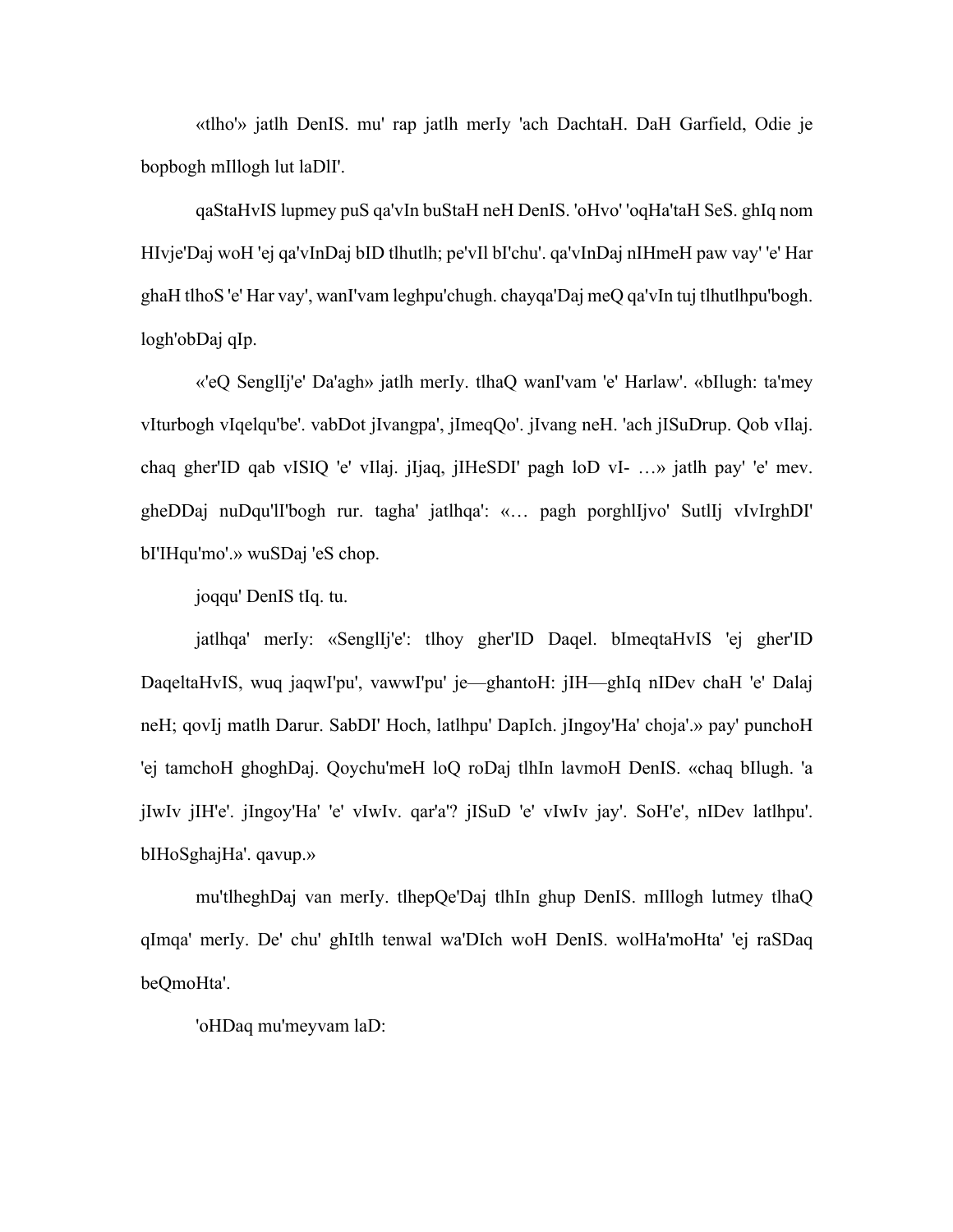## *FORT BEAUREGARD GAZETTE*

## *DIS 1989 jar 2 jaj 15*

per bIngDaq 'oSwI'pu' ghom Qang 'e' cha' mIllogh. mIlloghvam retlhDaq mu'meyvam ghItlhlu':

*wej beylI' HejwI'pu' ngu'ta' ghan'Iq*

De' ghItlhHom bI'reS laDta':

*parmaq lop jaj Fort Beauregard beylI' wa'DIch luHejta' cha' qabDu': wa'Hu'—jar 2 jaj 14—Fort Beauregard beylI' lu'el cha' HeSwI'pu'. beylI' toy'wI' buQmeH HIch Qachta' 'ej qabDu'chaj So'meH Richard Nixon qab 'oSbogh qab jechmey'e' tuQta'. porghchaj tu'qom So'meH qImroq bIr wepmey qargh tuQta' HejwI'pu'vam …*

*ghuy'cha'* Qub DenIS. *wepmeymaj …*

«ghItlhHomvam yIqIm» jatlh. merIy mIllogh lutmeyDaq tenwal wa'DIch lan.

«nuq? Bush? Qang bopbogh De''e' vISaHb—»

«yItbogh nobmeDvetlh vIrIchbe' 'e' DaSovchu' jay'! maH'e' nubopbogh ghItlhHom vIrIch, chaboy.»

tenwal woH merIy 'ej laDchoH. Hagh. «parmaq lop HejwI'pu' nupong. 'IH qar'a'? vengHommeyvam mach De' chu' ghItlhmey vI- …»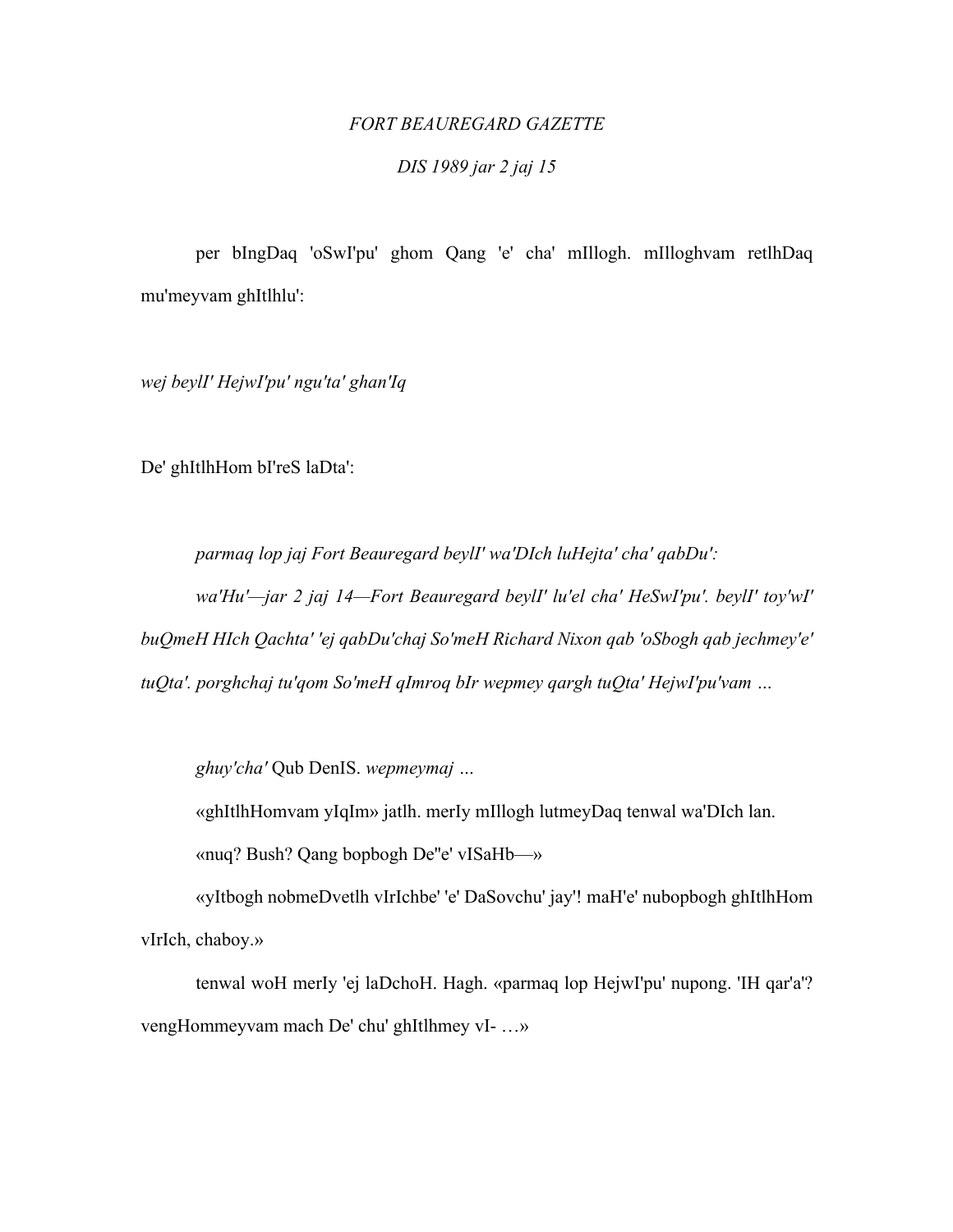«mevyap! wepmeymaj vIrIch, toDS—» mev'egh. QuchDajDaq ghoS wa' SuynIj 'onroS.

«bImev'eghta', bIDo'.»

nachDaj tlhIn tav DenIS. «reH latlh qabDaq qul tuj law'Hoch tuj puS. jI- … wepmey bopbogh mu'tlhegh yIqIm neH.»

«qay' nuq?» jIm. ghIq qa'vInDaj tuj bID tlhutlhchu'; pe'vIl bI'chu'. loQ Doj wanI'vam 'e' tu' DenIS. ghIq tav'egh. buS'eghqa'moH. jatlh:

«merIy! Daqmaj yIqel! jorjaDaq maHtaH jay'! naDev qImroq bIr wepmey qargh ghaj nuv 'ar? qerjIq rur Daqvam muD'e'! qaStaH jar cha' 'ej jajvam cha'vatlh vagh gheH jay'! novpu' chaH beylI' HejwI'pu''e' tugh 'e' tlhoj ghan'Iq. vabDot wejHa' per 'echletmey nov ghajbogh puH Dujmey nejlI' ghan'Iq 'e' vInoH. ghaytan wejHa' mebpa'meyDaq nunejlI' … chaq wejHa' mebpa'meymaj vu'wI' luyu'ta' 'ej meb tameyDaj nuDta'. mach vengHomvam. nom nuSam. SIbI' matlheDnIS. nuqopta'mo' pagh, maDo'.»

DenIS 'emDaq wab pun lIng vay'. wab pun mung SovmeH tlhe' DenIS. pa' Qam ghan'Iq yaS. DeghHomDaj bochmoH tamghay'e' butHa' lulIngtaHbogh pa' beb wovmoHwI'mey. tIn lochDaj, chorDaj je. qoghDaj lu'uchtaH HoSghajlaw'bogh ghopDu'Daj. qoghDajvo' tlhep HIch vaH SIbI' 'e' tu' DenIS.

«pagh torSIv yI'ogh; penepQo'. Hoch'e' vIQoypu'» jatlh. «Hoch'e'. Qe'vam bo'elDI' 'ej SujawchoHDI', Sa'IjchoH. Sujum SIbI' 'e' vISov, Saleghpu'DI'. jum Sutraj, jatlhmeH Ho'DoSraj je. 'ej Sutlhup; QuSwI' borur. 'ej—toH! wa'Hu' neH beylI'vetlh Hejlu'ta' vaj SaDaqchoH.»

pItlh. qaStaHvIS nIQchaj Hoch, gher'IDchaj lurIchtaH merIy, DenIS je 'ej tagha' HeSmeychaj gher'ID luDIgh. nuq luta'laH? jeylaHba' neH chaH. nachDaj tlhIn tav DenIS.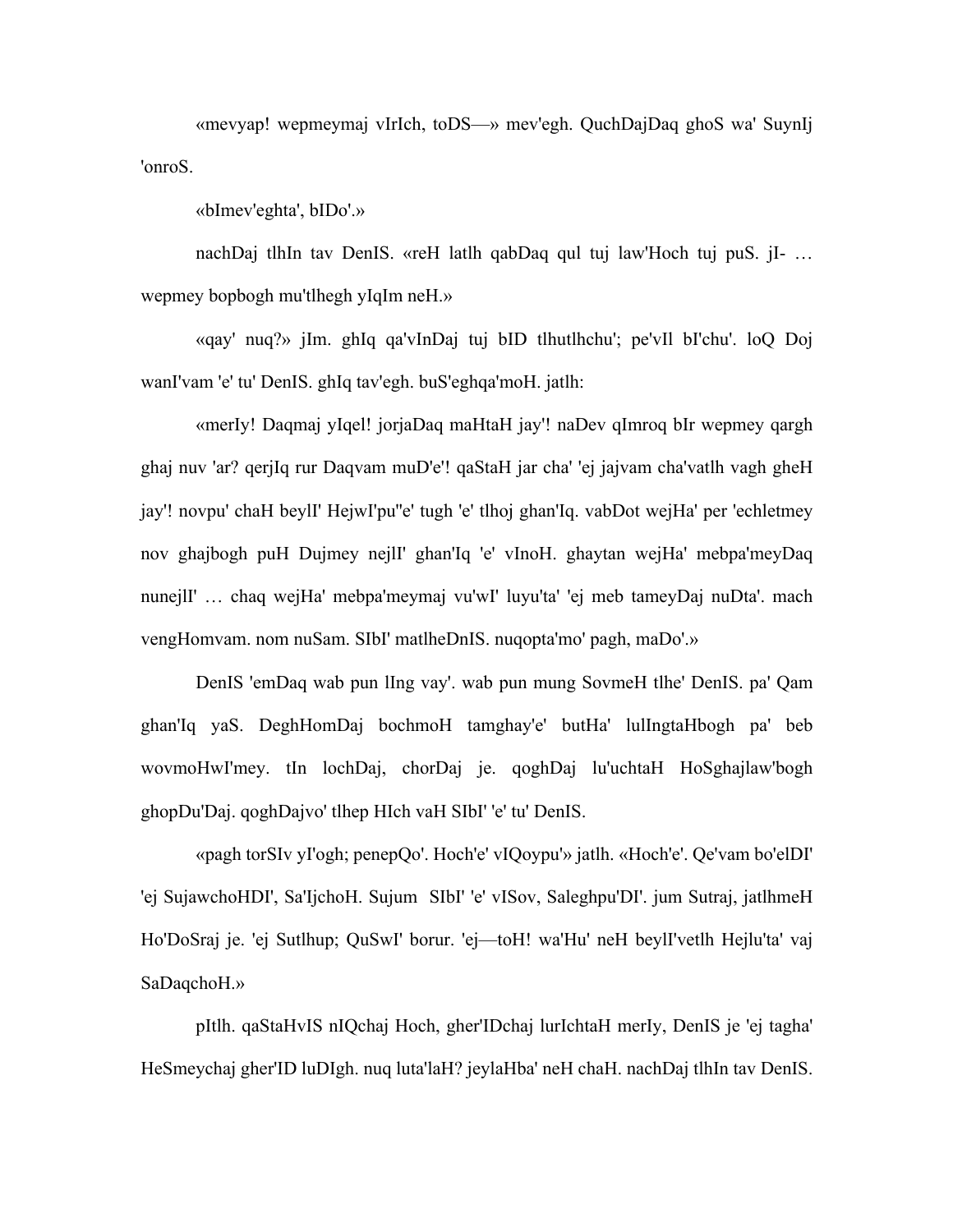jatlh'egh «ghuy', DenIS, Sengvamvo' bIHaw'laHbe'.» ghIq ghan'Iq yaSvaD jatlh: «lu', yaS, ma—» 'ach ghaH qagh merIy. nom Hu' parmqayDaj. quSlabDajDaq Qam.

tlhe' DenIS. HIchDaj tlhIn QIqta' merIy. ghe'chu'pu'. jotHa'. naS. Ha'DIbaH rurchoH. vay' butHa' rur. taQ. rewve' chop 'ej ghughugh. poSqu'choH mInDu'Daj. yaSDaq HIchDaj bach. qIpta'. yaS QIDta'. pum yaS.

«chay'?!—» jatlhchoH DenIS. 'ach ngugh quSlabDajvo' Sup merIy. ghan'Iq yaS rIQvo' ngaQHa'moHwI'mey nIHta' ghIq DIlmeH yaH ghoSchoH. raSchaj, DIlmeH yaH je chuq lIDtaHvIS, Hoch juSbogh buQ. tagha' qa'vInchaj 'ey jabta'bogh jabwI'Daq QeqchoH.

«Huch 'aplo' DapoSmoHbe'chugh, vaj bIHegh jay'!» jatlh, jachtaHvIS. *veqlargh ghaH …*

lob jabwI'. Huch 'aplo' poSmoHpu' 'ej merIyvaD Hoch Huch ngaSbogh nobpu'. cha'vatlh Da'larmey lutu'lu'.

Huch Suqta'DI', DIlmeH yaH DoHchoH. QIt Qe' 'elmeH lojmIt chol.

«chotlhej'a', DenIS?» tlhob, nIQ SopwI'pu' yay'Daq HIchDaj QeqtaHvIS.

lupHom qubbID meq DenIS. ghIq: «ghobe'. not qatlhejqa', maw'wI' 'Igh.»

Seng yap DIgh 'e' wuq. maw' merIy 'ach lugh: wIvmeyDaj tlhIn turnISchoH. nIteb HeSmeyDaj gher'ID DIghnIS.

«nuch'a'! DaynguH DaHutlh!» jatlh, Qe' mejtaHvIS. lojmIt veghta'DI', chalDaq HIchDaj Qeq 'ej wejlogh bach. ghan'Iq yaS puH Duj lojmIt poSmoHmeH ngaQHa'moHwI' nIHta'bogh lo'ta'. ghIq yongta' 'ej SeDchoH. tugh tlha' cha' ghan'Iq puH Dujmey.

qa'vInDajDaq Qeq'eghqa' DenIS. 'oy'mo' bep Sumbogh ghan'Iq yaS rIQ 'ej tlhup latlh nIQ SopwI'pu' tlhoS 'e' buSHa'chu'. chach Duj rItmeH ghogh HablI' lo' jabwI'— «QIDta' HejwI'! chach Duj'e' DaH yIngeH!»